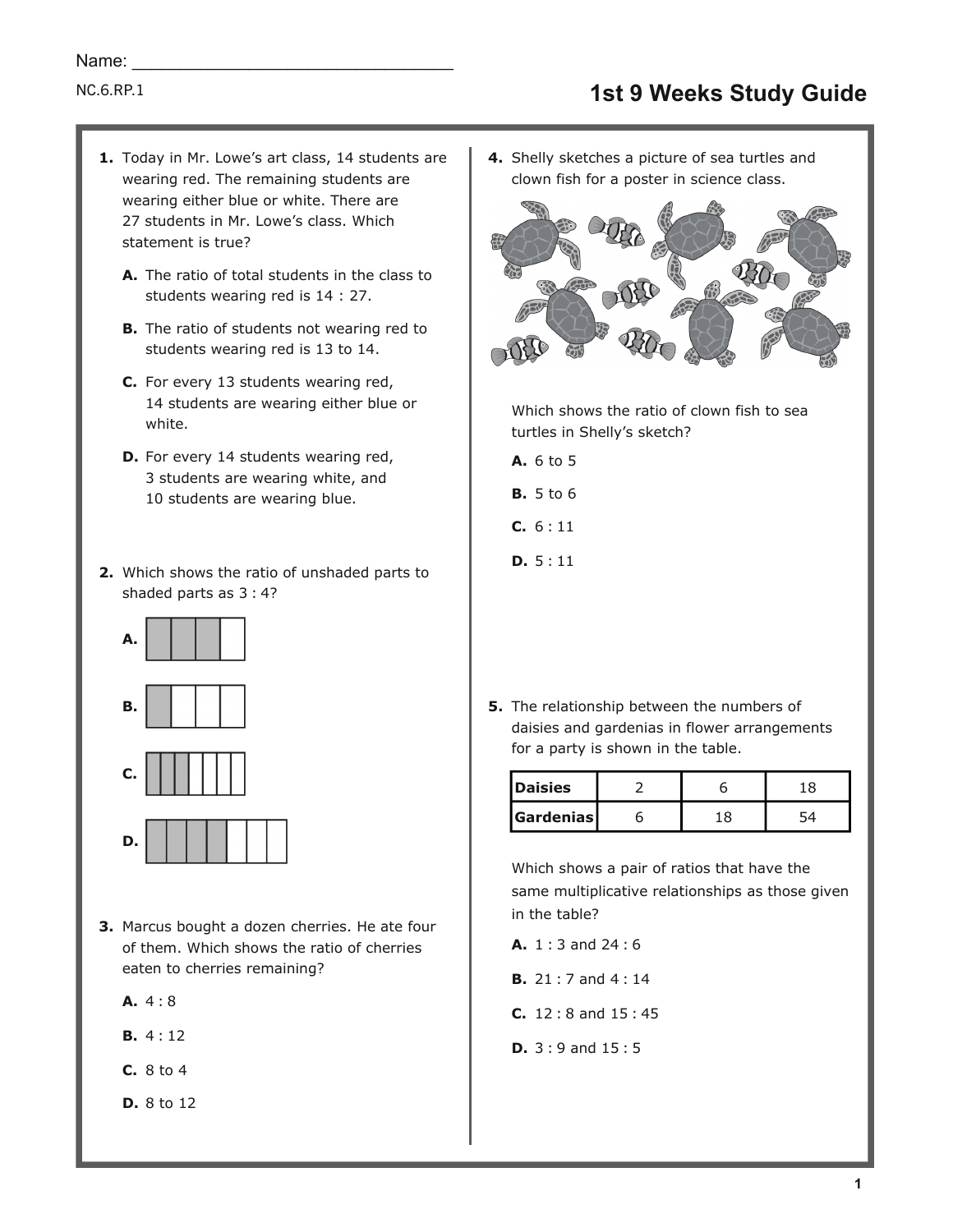**1.** The cross country team runs a practice trail that is 2.5 kilometers long. The chart shows the number of times the team ran the trail last week.

#### **Running Record**

| Day      | <b>Number of Runs</b> |
|----------|-----------------------|
| Monday   |                       |
| Tuesday  |                       |
| Thursday |                       |

There are 1,000 meters in 1 kilometer. How many total *meters* did the cross country team run last week?

- **A.** 8 m
- **B.** 2,000 m
- **C.** 8,000 m
- **D.** 20,000 m
- **2.** A craft project requires 3 pints of paint for every two students. About how many *liters* of paint are needed for 60 students? [2.11 pints ≈ 1 liter]
	- **A.** 30 L
	- **B.** 20 L
	- **C.** 43 L
	- **D.** 85 L

**3.** Evan walks his dog. The table shows the number of steps the dog takes for each of Evan's steps.

## **Steps Comparison**

| Evan | r | с |  |
|------|---|---|--|
| Dog  |   |   |  |

How many steps will the dog take if Evan walks 50 steps?

- **A.** 25 steps
- **B.** 100 steps
- **C.** 125 steps
- **D.** 140 steps
- **4.** The local grocery mart has cans of vegetables on sale. Julie's mom spends \$18 on 24 cans of vegetables.



Todd's mom purchases 14 cans of vegetables at the same store. How much money does Todd's mom spend on vegetables?

- **A.** \$9.75
- **B.** \$10.50
- **C.** \$10.75
- **D.** \$11.25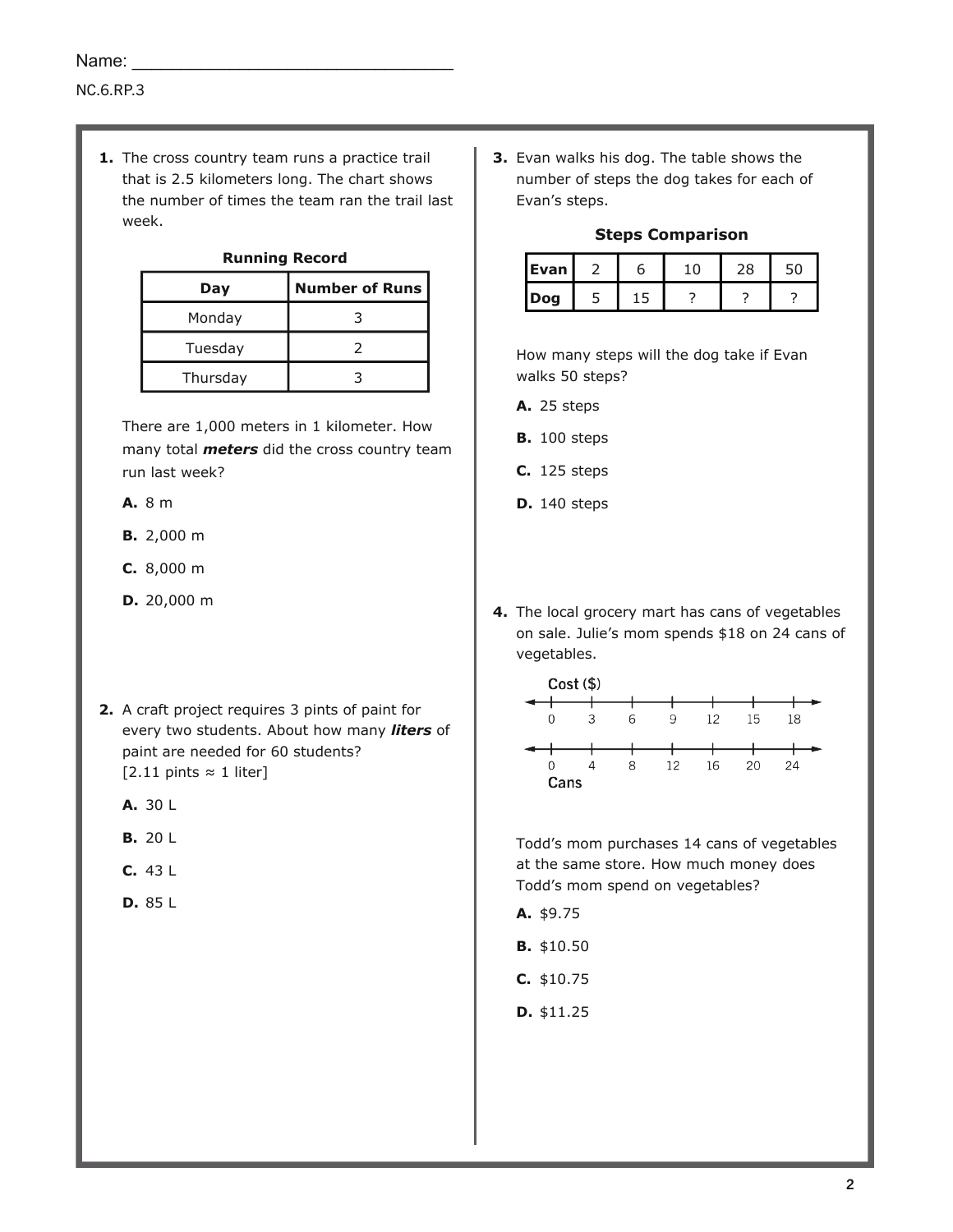## NC.6.G.1

**1.** Joey finds the area of a parallelogram by decomposing and rearranging the parts as shown.



Which equation can be used to find the area of the parallelogram?

**A.**  $6(3) = 18 \text{ cm}^2$ 

**B.** 
$$
6(3.6) = 21.6
$$
 cm<sup>2</sup>

- **C.**  $6(3 + 3.6) = 39.6$  cm<sup>2</sup>
- **D.** 2(3.6) + 2(6) = 19.2 cm<sup>2</sup>
- 2. Shania creates an art piece like the one shown using red and black paper.



not drawn to scale

The altitude of the piece measures 18 inches, and the base is 15.6 inches. Four of the nine congruent triangles use red paper. How many square inches of red paper does Shania use in her art piece?

- **A.** 140.4 in<sup>2</sup>
- **B.** 124.8 in<sup>2</sup>
- **C.** 62.4  $in^2$
- **D.** 46.8 in<sup>2</sup>

**3.** Lonell uses tiles in the shape of trapezoids to create a backsplash for the kitchen counter. Two tiles create the shape shown.



The height of the parallelogram created is 4 units. What is the area of each trapezoid?

- **A.** 72 units<sup>2</sup>
- **B.** 36 units<sup>2</sup>
- 24 units<sup>2</sup> **C.**
- **D.** 18 units<sup>2</sup>
- **4.** Alisha paints a sign to hang in her room as shown.



What is the area of the sign?

- **A.** 52 in<sup>2</sup>
- **B.** 90 in<sup>2</sup>
- **C.** 108 in<sup>2</sup>
- **D.** 156 in<sup>2</sup>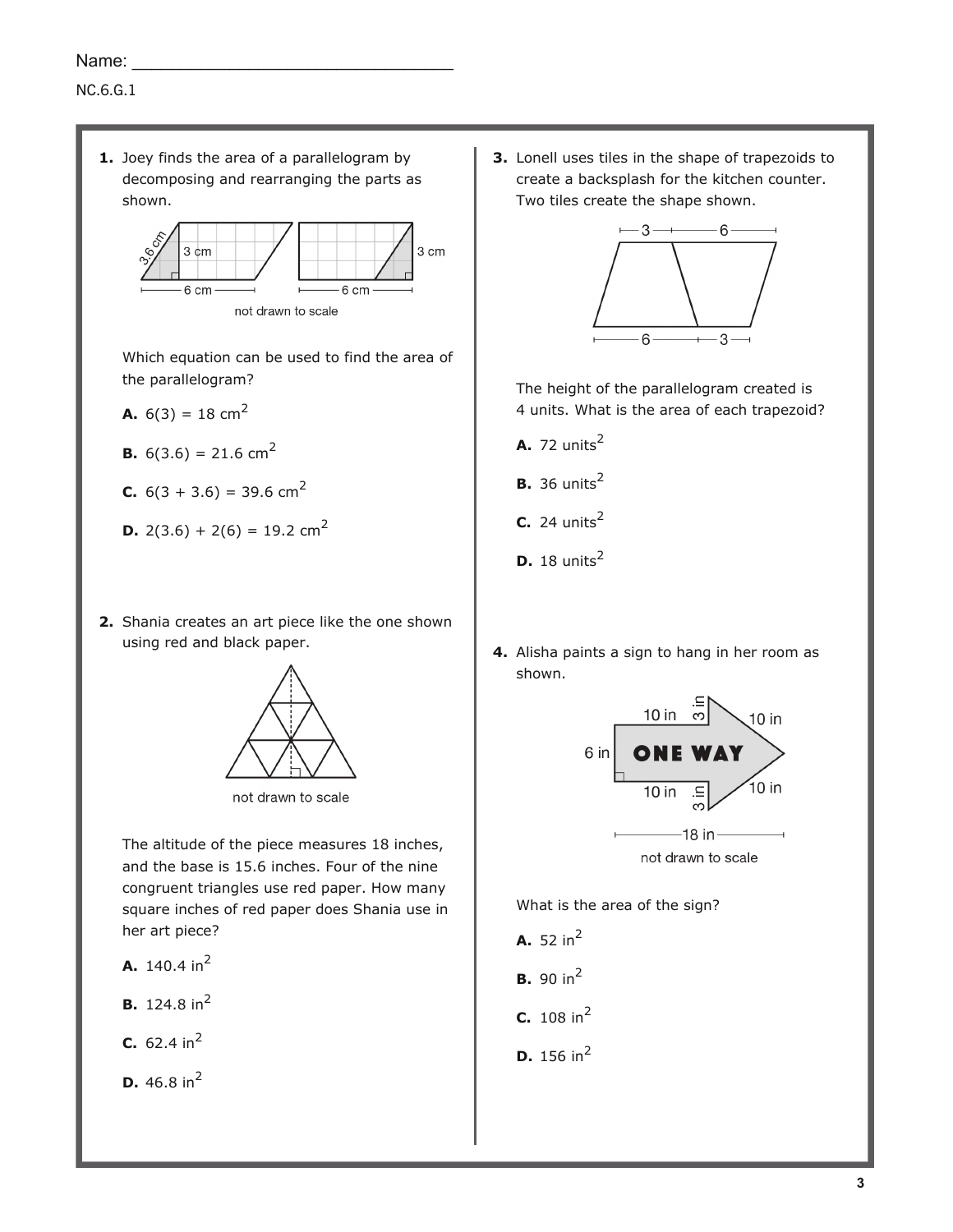# NC.6.G.4

**1.** The net of a rectangular prism is shown.



Which is the surface area of the prism?

- **A.** 78 square units
- **B.** 71 square units
- **C.** 70 square units
- **D.** 48 square units
- **2.** The net for a table decoration is shown.



not drawn to scale

The rectangular base measures 4 inches by 3 inches. What is the surface area of the table decoration?

- **A.** 28.1 in<sup>2</sup>
- **B.** 32.1 in<sup>2</sup>
- 33.05 in<sup>2</sup> **C.**

**D.** 44.1 in<sup>2</sup>

**3.** Cassie creates name plates for participants in a panel discussion. The net shows the pattern for the equilateral triangular prism used for each name plate.



Which expression can be used to determine the surface area of the name plate?

- $(3)(7)(4) + \frac{1}{2}$ **A.**  $(3)(7)(4) + \frac{1}{2}(4)(3.5)$
- $(3)(7)(4) + \frac{1}{2}$ **B.** (3)(7)(4) +  $\frac{1}{2}$ (4)(3.5)(2)
- $(2)(7)(4) + (7)(3.5) + \frac{1}{2}$ **C.**  $(2)(7)(4) + (7)(3.5) + \frac{1}{2}(4)(3.5)(2)$
- $(7)(4) + (7)(3.5)(2) + \frac{1}{2}$ **D.**  $(7)(4) + (7)(3.5)(2) + \frac{1}{2}(4)(3.5)(2)$
- **4.** The diagram shows the net of an isosceles triangular pyramid.



What is the surface area of the pyramid?

| <b>A.</b> 72.75 cm <sup>2</sup>  | <b>C.</b> 205.5 cm <sup>2</sup>  |
|----------------------------------|----------------------------------|
| <b>B.</b> 102.75 cm <sup>2</sup> | <b>D.</b> 21,534 cm <sup>2</sup> |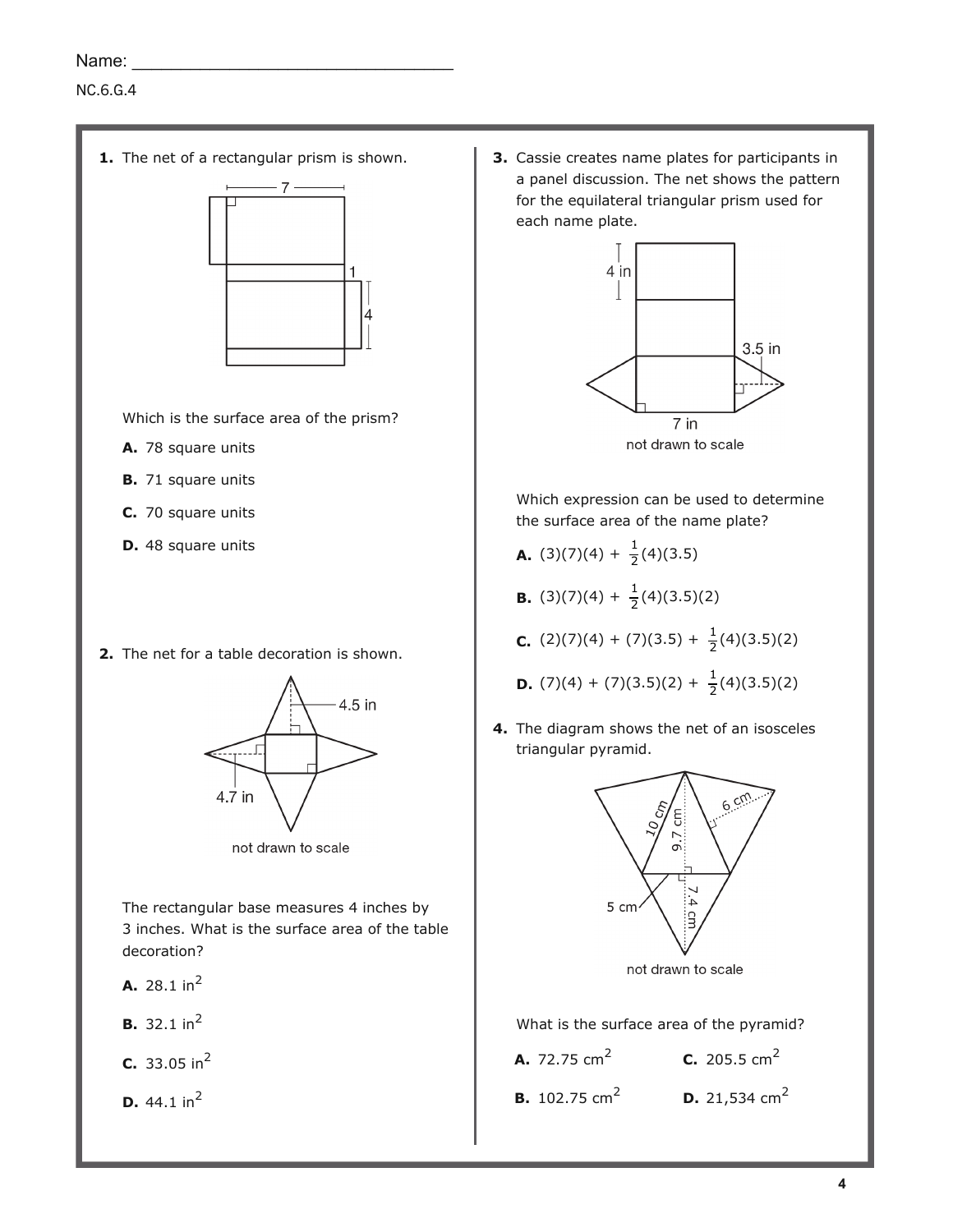**1.** A flower shop offers a special price on roses. The chart shows the costs for four different rose arrangements.

| Number of<br><b>Roses</b> | Cost    |
|---------------------------|---------|
| 1 dozen                   | \$33.00 |
| 15                        | \$30.00 |
| 18                        | \$45.00 |
| 2 dozen                   | \$54.00 |

## **Rose Arrangement**

Which statement is true?

- A. The cost for one rose in the arrangement with 2 dozen roses is \$2.25.
- **B.** The roses in the arrangement with 15 roses cost \$0.50 each.
- Each rose costs \$0.40 if 18 roses are **C.** purchased.
- **D.** One dozen roses has the lowest price per rose.
- **2.** At an anniversary party, there were 2 gallons of homemade raspberry sherbet and 16 guests. There are 4 quarts in a gallon. How many quarts of sherbet could each guest receive?
	- 1 **A.**  $\frac{1}{4}$  quart per person
	- 1 **B.**  $\frac{1}{2}$  quart per person
	- **C.** 2 quarts per person
	- **D.** 4 quarts per person

**3.** A hair salon has shampoo on sale this week. The chart shows the prices for different sizes of bottles.

| <b>Bottle Size</b> | Cost    |  |
|--------------------|---------|--|
| 8 ounces           | \$5.60  |  |
| 16 ounces          | \$8.00  |  |
| 24 ounces          | \$11.52 |  |
| 48 ounces          | \$28.80 |  |

## **Shampoo Sale**

Which size bottle offers shampoo at \$0.48 per ounce?

- **A.** 8-ounce bottle
- **B.** 16-ounce bottle
- **C.** 24-ounce bottle
- **D.** 48-ounce bottle
- **4.** The organic garden club prepares 18 rows for planting in 4 hours. How much time does it take the club to prepare 1 row for planting?
	- 2 **A.**  $\frac{2}{9}$  hour
	- 1 **B.**  $\frac{1}{4}$  hour
	- **C.** 2 hours
	- $2\frac{1}{2}$ **D.**  $2\frac{1}{2}$  hours
- **5.** At Bingham Middle School, there are 380 sixth-grade students. There are a total of 19 teachers for sixth grade. Which of the following *best* represents a unit ratio for the situation?
	- **A.** 2 students for each teacher
	- 1 **B.**  $\frac{1}{20}$  teacher for each student
	- 1 **C.**  $\frac{1}{2}$  teacher for each student
	- **D.** 200 students for each teacher